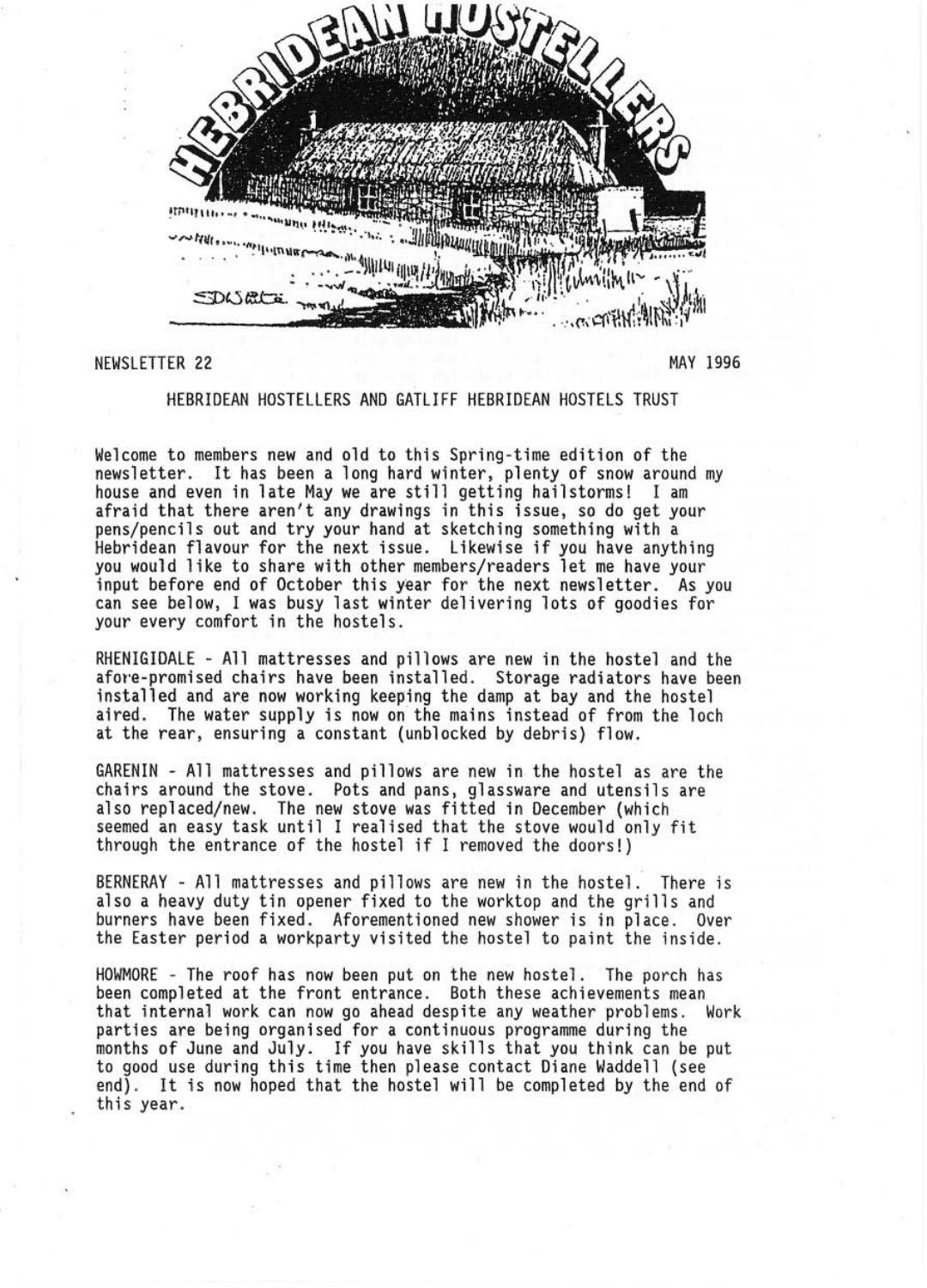# A HOUSE DESIGNED FOR THE LANDSCAPE

Twin brothers Alasdair and Neil Stephen have gone back in time to create a 'new-look blackhouse' . The two young architects have interested a house on the Isle of Skye and the new owner is delighted.<br>It is based on the principles of the blackhouse, very long, low and narrow. ' The thatched roof and dry stone walls have been replaced by modern alternatives and the inside is equipped with all mod cons . The pair are passionate about the culture of the Highlands and aim to change them by filling the glens with people again. They have started in Skye where wealthy incomers from the South have pushed up house prices, making it cheaper to build new ones. Up until now people have had to use kit houses as the cheapest form of housing, but they are unattractive box-like buildings out of keeping with their surroundings. Alasdair and Neil think that by going back to original designs which worked with the elements and the landscape they can save the beauty of the Highlands from poorly planned and ugly housing.

#### DRAMA IN THE ISLANDS

Scotland's only professional Gaelic theatre group Tosg (which means Ambassador), has been formed in response to public demand for more drama in the Gaelic language. They have given a 21 day tour in Harris and will be appearing at halls throughout the Highlands and Islands.<br>The group's chairman Calum Robertson is quoted as saying "We aim to<br>deliver quality theatre which is relevant, accessible, and entertaining and develops the Gaelic language and culture." The first play<br>performed by the company entitled 'Taighean na Mara' (Houses of the Sea) is about an early nineteenth century minister called Norman Macleod who became popular for outbursts against his own church and hundreds of Scots followed him to Canada.

### NEW FERRY SERVICE

A new ferry service linking the islands of N Uist and Harris was to be opened early May, but I haven't had a chance to check this yet. It is a purpose built ferry of CalMac's designed to carry 150 passengers and 18 cars between Otternish in N Uist and Leverburgh in Harris, it will also link up with Berneray. This will provide a service of up to four return crossings per day in summer. I would suggest that if you are taking a vehicle on this route during the summer months that you book ahead to avoid disappointment.

Caledonian MacBrayne are also taking over the ferry service between Otternish and Berneray. Do check all this info with Lochmaddy office (01876 500337) for times etc.

### CAUSEWAY BLOCKED TO BERNERAY

The Scottish Office has blocked plans for the long-awaited causeway<br>which was to link Berneray with N Uist. The European Objective One programme has only managed to award a 50% Euro grant towards the causeway project instead of the hoped for 75% . This leaves the Western Isles Islands Council to come up with the other 50%, instead of the 25% they had projected for (presuming to get 75% costs from a Euro grant).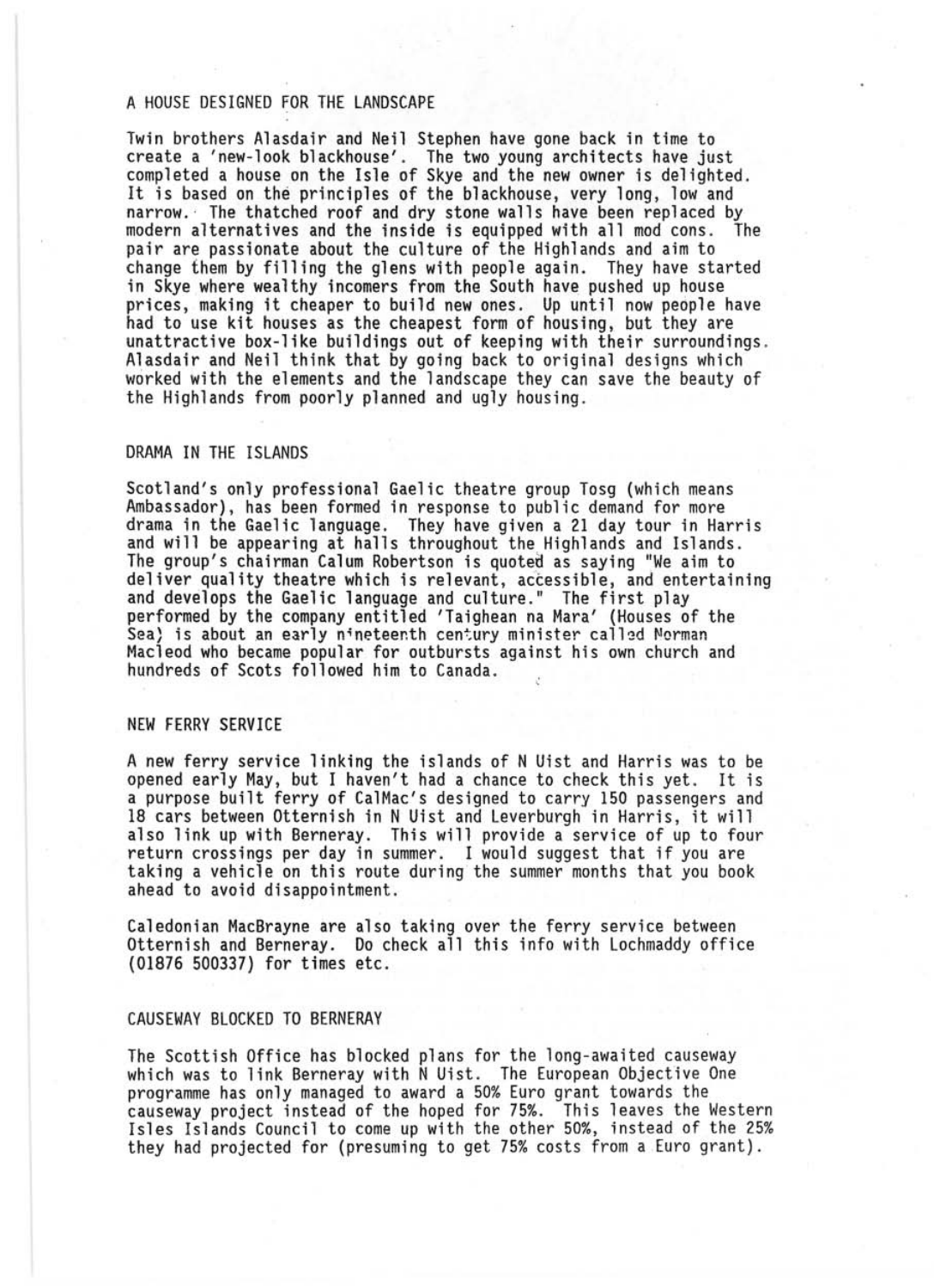The car ferry which now services Berneray and N Uist will now have to be retained indefinitely, to avoid a reduction in service . This ferry was actually earmarked for Eriskay. Western Isles MP Callum Macdonald has written to the Scottish Secretary telling him it would be impossible for the council to make up the shortfall of £4.3m without Government help. The Western Isles Council has already funded the Scalpay bridge project which is now under construction at a cost of £8m.

The spokesperson of Berneray Community Council is quoted as saying<br>"That (the causeway) would allow for an efficient service and in the long term less demand on the public purse. Without the causeway we<br>could end up with an inferior service or use much more public money just to keep the level of service we have. It makes no sense."

#### PRE-ROMAN FINDS IN LEWIS

First it was the Chessmen that brought Lewis to popular notice last year and now there is great archeological interest in an ancient dwelling on the beach at Bosta on Great Bernera.

It is thought to date from BC during the Iron Age, before the Romans came to Britain. However, time is running out for the archeologists to unearth the secrets that lie in this ancient ruin before the sea takes its toll and the walls of the circular house tumble onto the sands and everything pertaining to the lifestyle of these early inhabitants is washed away. They have already found remains of a midden which contained shells, bits of pottery and burnt materials.

## ALLT BEITHE

On the 30th of September the SYHA re-opened Glen Affric the remotest hostel in Scotland, after a major refurbishment which includes the provision of showers and a reed bed system for sewage similar to the installation we have at Howmore .

Glen Affric Hostel was opened in 1949 as a simple hostel originally built as a shooting lodge has always been popular with members who wish to get away from it all, a visit to it can easily be included to or from the Western Isles if travelling across Skye .

In 1965 it probably lost its title of the remotest hostel in Scotland when we opened our hostel in Rhenigidale but regained it when the road reached Rhenigidale in 1989. The hostel will remain open longer closing on 28th of October however a section of the dormitory annexe will be left unlocked as a refuge for anyone caught out in bad weather conditions. Arrangements have been made for the N.T.S . Ranger service to monitor the property when it is closed .

#### HERBERT GATLIFF MEMOIR

Len Clark has written a booklet " Herbert Gatliff - An English<br>Eccentric" and it has just been published by the Gatliff Trust. The 27 page booklet contains a brief biography, some examples of his writing